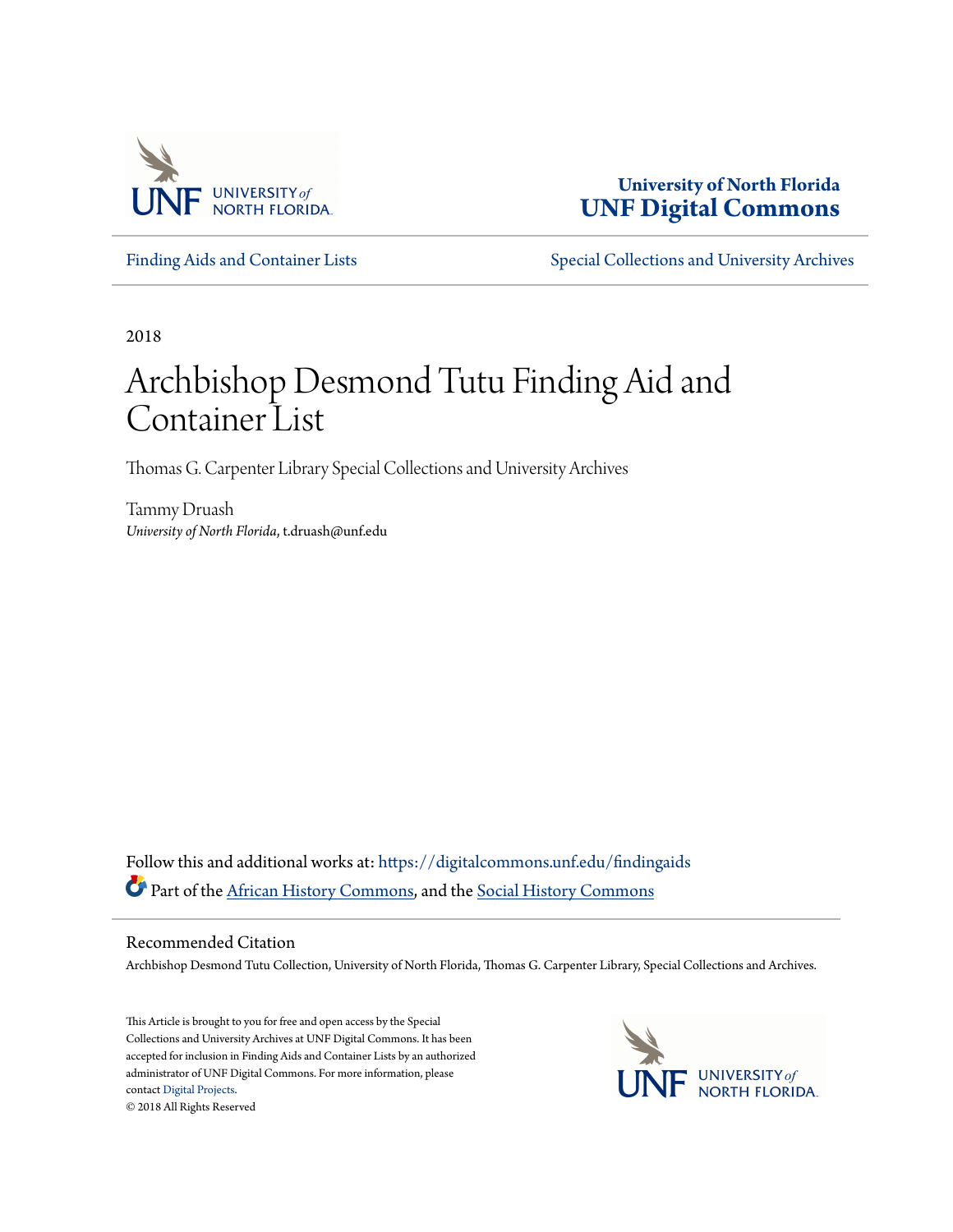Archbishop Desmond Tutu Collection Date range: 1998-2018 Bulk dates: 2003

**Abstract:** The collection consists of papers and memorabilia related to Desmond Tutu's work during his time as a visiting professor at UNF in spring 2003.

**Acquisition:** The collection was acquired through a gift from Archbishop Desmond Tutu in honor of President John Delaney.

**Access restrictions:** The collection is open for research.

**Citation:** Archbishop Desmond Tutu Collection, University of North Florida, Thomas G. Carpenter Library, Special Collections and Archives.

**Historical/Biographical note:** Desmond Tutu is a civil rights activist and theologian from South Africa. He was active in South Africa's anti-apartheid movement and won the 1984 Nobel Peace Prize as a result of his efforts. He is the former Bishop of Johannesburg and Archbishop of Cape Town, and is currently the Archbishop Emeritus of Cape Town. In the spring of 2003 Archbishop Tutu was a visiting professor at UNF and taught 2 classes titled "The Struggle against Apartheid" and "Truth and Reconciliation". Archbishop Tutu is now retired and resides in Cape Town.

**Scope and content note:** This collection contains correspondence, notes, manuscripts, speeches, class lectures and newspaper clippings related to Tutu's work during his time as a visiting professor at UNF in spring 2003.

## **Box 1:**

### **Folder 1, Correspondence**

-Correspondence between Adrian Fynn, Australian student, and Lavinia Browne, Archbishop's personal assistant in Cape Town, March 11, 2003.

-Letter of apology from Archbishop Tutu to Dr. Frank Chikane, Director General under Thabo Mbeki. 4 pages. Handwritten. March 2003.

-Office correspondence from Lavinia Browne, Archbishop's personal assistant in Cape Town, to Kerri Foreman, Archbishop's personal assistant in Jacksonville. May 12, 2003.

-Email correspondence from Desmond Tutu to Theo Dunfey of the Global Citizens Circle. January 29, 2013.

-Letter from Desmond Tutu to John Delaney, April 2018. 2 copies, 1 with handwritten notes.

### **Folder 2, Speeches**

-Madiba's 80<sup>th</sup> birthday bash. Speech given by Desmond Tutu on July 18, 1998. Typewritten. -You can make a difference. Pere Marquette Discovery Award Acceptance Speech at Marquette University. February 12, 2003.

-The handover. Speech that Archbishop Tutu made in Pretoria, South Africa during the handing over of the Truth & Reconciliation Commission (TRC) final report to President Thabo Mbeki. March 2003. -Nelson Mandela's Legacy for religious freedom and future. Handwritten. Includes fax transmission verification report. March 27, 2003.

-Statement from Desmond Tutu on the passing away of ANC political leader Walter Sisulu. Handwritten and typewritten. May 2003.